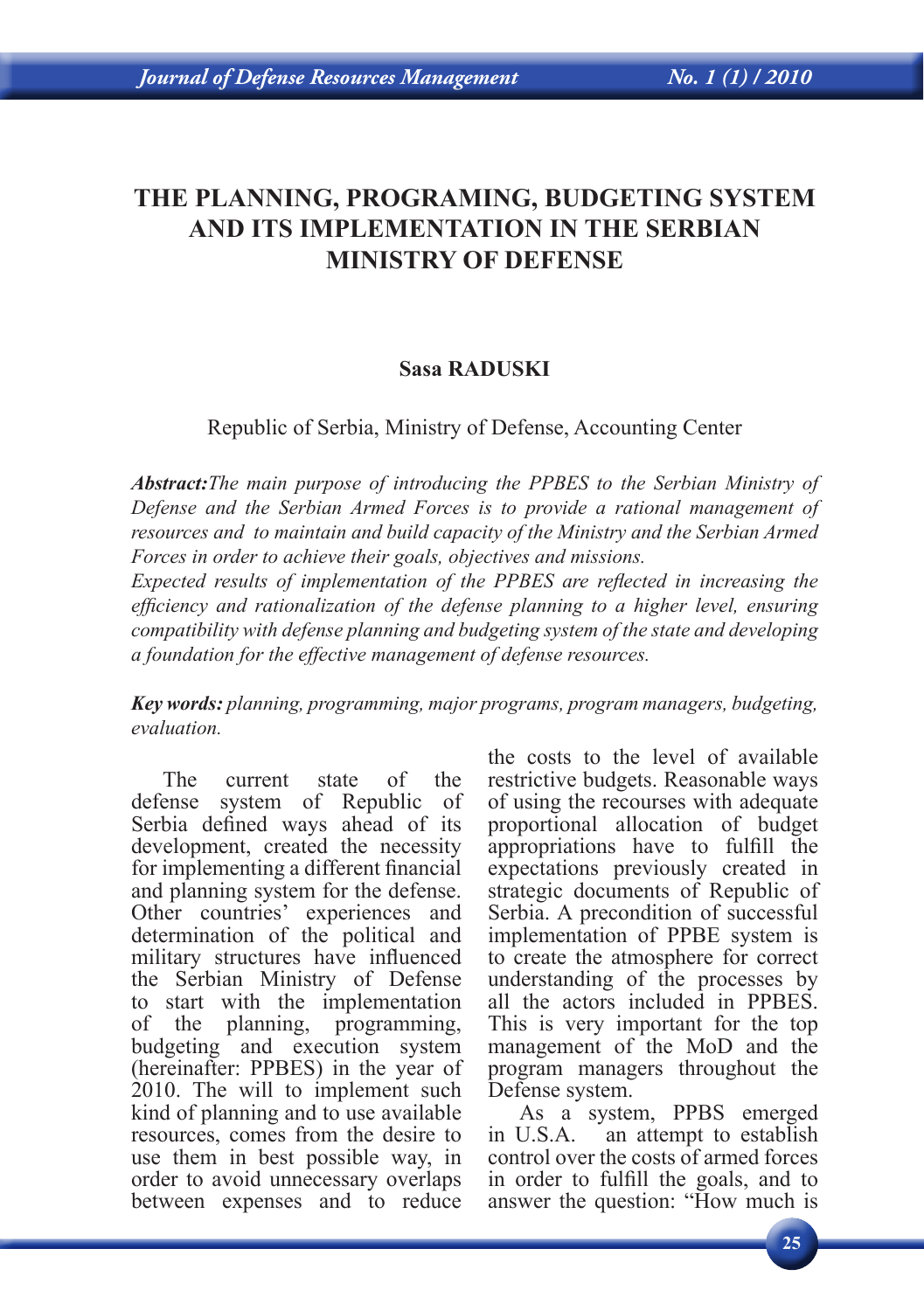#### *THE PLANNING, PROGRAMING, BUDGETING SYSTEM AND ITS IMPLEMENTATION IN THE SERBIAN MINISTRY OF DEFENSE*

enough?" Until the implementation of the PPBS, all the services in the US Army had created their own budget proposals, which in time gradually, increased. In order to impose the control in such big system, PPBS inventor Robert McNamara requested from the services to create multiyear programs, which were translated into 5 years plans. Later, during the implementation of the programs, it become clear that there were no longer overlaps between the programs.

In time, the system of PPBS has suffered important changes, and today it looks different than in the beginning. On the other hand, today, it is based on a few basic postulates:

- 1) Integral observing of functioning and development of all defense elements;
- 2) On-going process of planning and evaluation;
- 3) It is based on clear criteria's and objective analysis;
- 4) At the same time, it is concerned with military needs and budget expenditures;
- 5) Making major decisions by choosing one of more possible solutions; and
- 6) Usage of multiyear planning in order to correct the results of the previous period and make the correct decisions for the future.

Planning, programming, budgeting and evaluation can be seen as a process. Basic elements of the process are also its phases.

Planning, as a PPBES process is concerned with the strategic environmental estimates, defines national security interests and objectives, and develops the way of their achievement.

The strategic environmental estimate, despite security challenges and threats, includes economical, technological, political and other trends. National security interests and goals are defined according to strategic environmental threats. The last version of National Security Strategy in Republic of Serbia has been adopted in the October 2009. It has been a base for further development of strategic planning documents.

Programming is seen in the Republic of Serbia, as the base of PPBS process, and it has been developed on the force structure basis. The plans were transferred into a corresponding structure with requested capabilities, considering available recourses. The result of the programming phase is an approved group of major programs which have to include all activities of the defense system over a specific time period.

Unfortunately, while the first steps have been done, budgeting has a higher impact than it should have. Restrictive budget, from year to year, affects creating of financial plan. Therefore, final goals have to be achieved according the budget capacities. The stress of budgeting phase of PPBES should be to convince competent political structure to approve resources which are necessary for executions of the major programs.

Execution is the last phase of PPBES process. Realization of that phase has to secure persistent implementation of the plans, programs and budgets, including necessary corrections during the implementation.

Implementation of the PPBES system has to adapt to the restricted resources. Also, managing the PPBES creates better conditions for efficiency improvement of all elements to accomplish missions and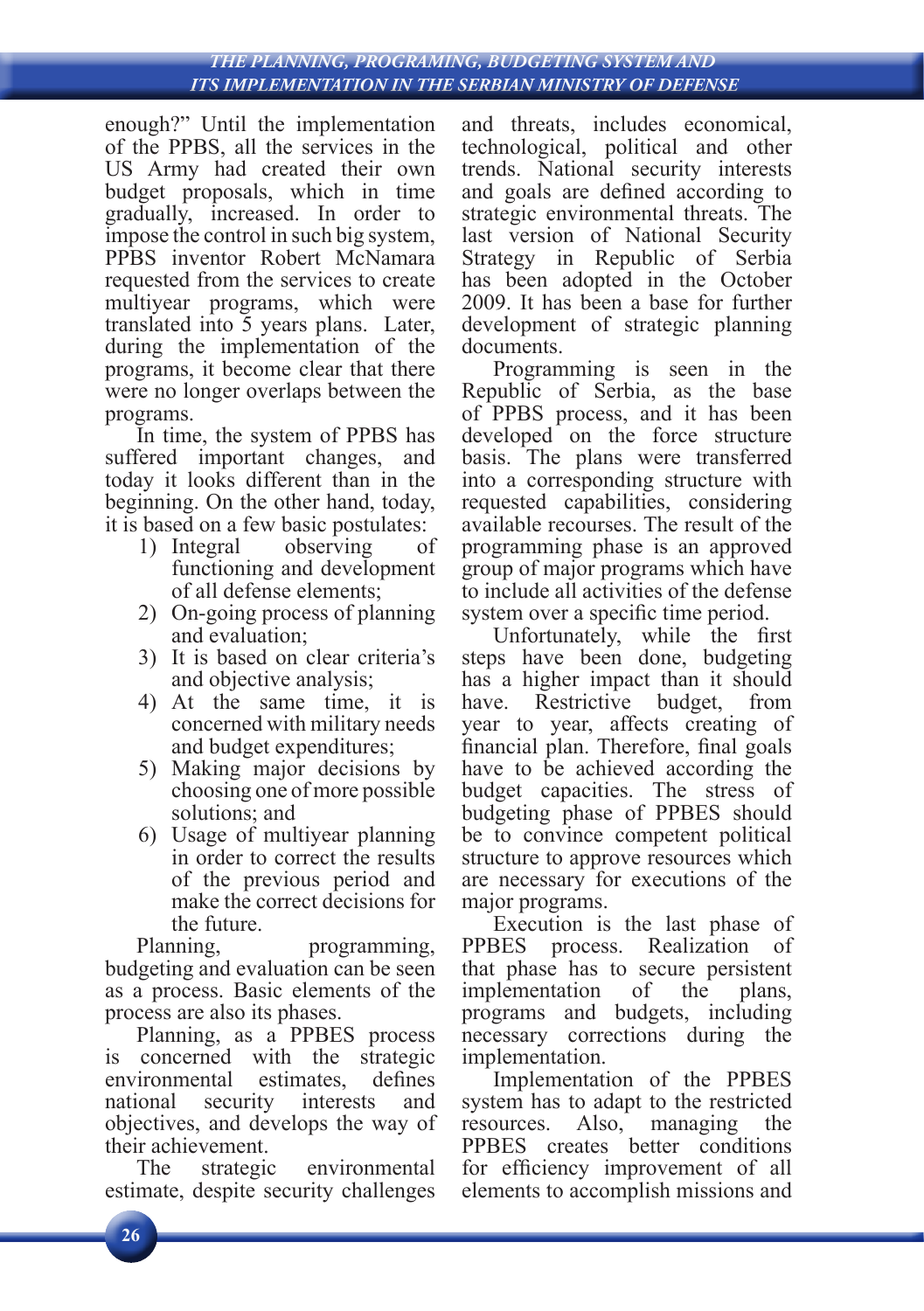objectives.

The starting phase of PPBES is the **planning phase**, which identifies long term goals of the defense system and creates long term documents for defense planning. This phase is based on long term studies and analysis, and has to say which necessary capabilities have to be created in order to realize goals defined by strategic (long term) documents.

Long term Development Plan of the defense system of Republic of Serbia is the document of defense planning in which are defined: the strategic orientations for developing the defense system, the necessary capability of Serbian Armed Forces (hereinafter: SAF), the content and dynamics of organizational changes, the development of human and material resources, the financing of the defense system, and other issues for increasing functionality of the defense system, according to its missions and objectives. Long term planning, basically, consists of: introduction; strategic environmental estimates; long term goals and objectives for development; necessary capabilities of the defense system; assumptions for execution of the plan; way of following the process; conclusions and attachments. After concretization of the long term documents, middle term documents are being developed from their concepts.<br>Middle term

term documents in Serbian Ministry of Defense are:

- Guidelines for creation of Middle Term Plan and Program for Development of the Defense System;
- Middle Term Plan and Program for Development of the Defense System;
- Middle Term Plan for Functional Plans (midterm plan for human resources, midterm educational

plan, and midterm plan for logistics, IT, etc…).

According to the goals and objectives, established in the long term and middle term documents, short term documents follow some additional documents which are more detailed. Documents for short term planning are:

• Ministerial Guidance;

Annual plans of functionalities in the defense system; SAF

Once the planning phase has been completed, it has to be translated into major programs.

Next step is **programming.**  Programming as the most complex phase of PPBES process has been developed using the experiences of other countries. In order to create adequate PPBE system, the Strategic Planning Department of the Serbian MoD (hereinafter: SPD) in close coordination with the Defense Integrated Planning Directorate of the Romanian MoD. As a result, after the necessary preparation, the Serbian defense system started to use the PPBE system on the  $1<sup>st</sup>$  January

2009.<br>Before describing the programming phase, there should be reminded a few theoretical facts referring to programming. Programming is a permanent iterative process in which approved planning documents are translated into major programs, subprograms, and subprogram elements for a specific period using available resources. It consists of a range of activities with the final goal to translate strategic plans into specific details in order to execute them over a particular time frame. It is based on analysis of available financial resources, because of their direct correlation.

Programming is being used to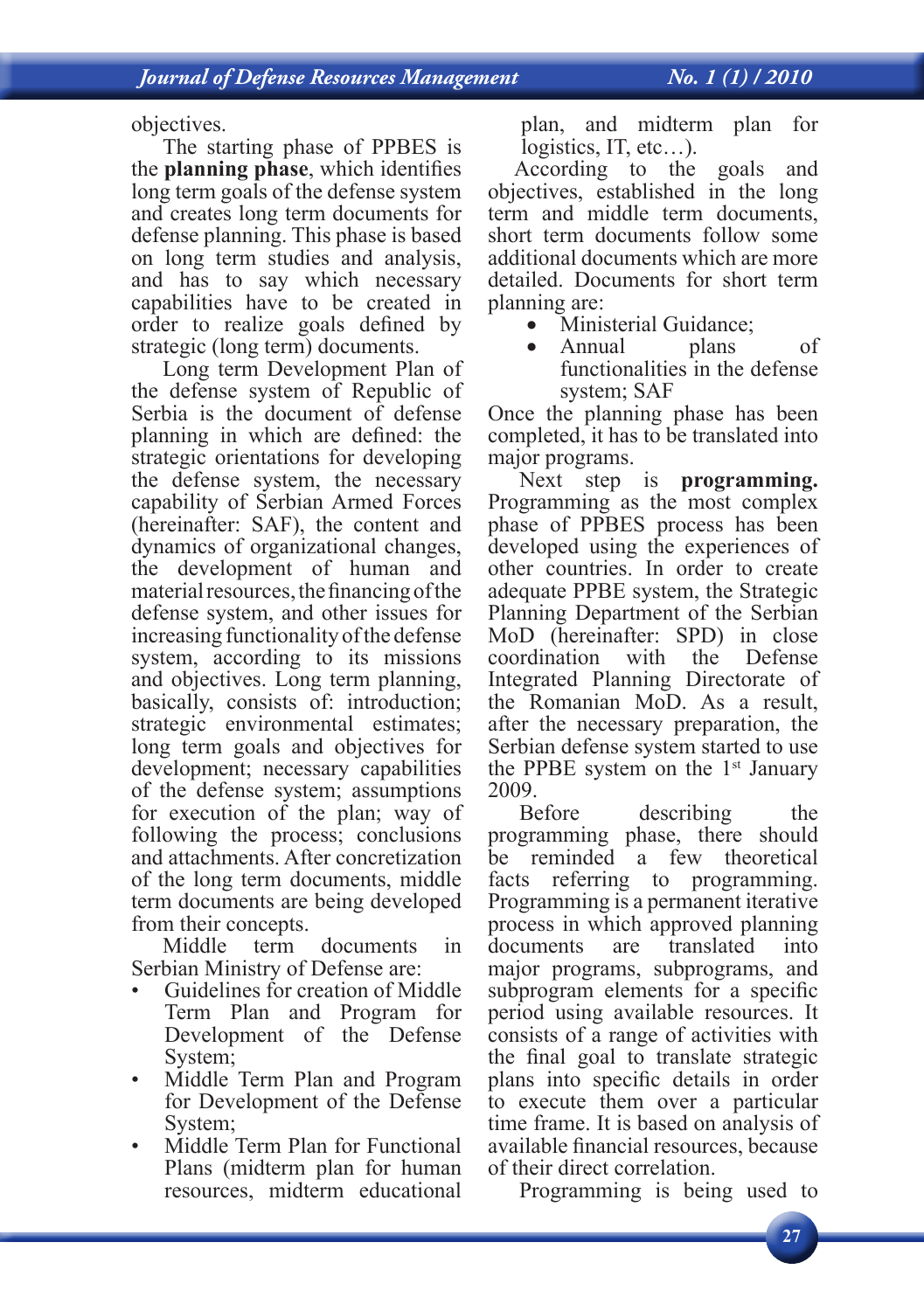#### *THE PLANNING, PROGRAMING, BUDGETING SYSTEM AND ITS IMPLEMENTATION IN THE SERBIAN MINISTRY OF DEFENSE*

choose the best solution in order to achieve goals and objectives. The most important output of the programming phase is a group of major programs<br>of the defense system. Major of the defense system. Major programs are important managerial instruments; in spite of their role in the planning process, they can offer also implementation control, by gathering the data of the program execution managers are able to take corrective measures. Major program data can be used for Parliamentary control over the defense system.<br>The <u>programming</u> pro

programming process comprises two basic phases: 1) Development of the major programs and 2) coordination of the major programs. Even if it has only two phases (excluding later reviews and reprogramming), it is a complex process, and its phases involve many participants, who usually have different attitudes and requirements. And by adding the time limitations to what has already been said, we can get the whole picture of its comprehensiveness.

Developing major programs begins with the analysis of strategic documents, previously adopted in the planning phase. Such analysis is being made by the Program Managers together with their own teams of specialists. During the analysis, the stress is on every separate goal of the program, including time tables, priorities and available resources. The result of the analysis is getting an idea about the goals which have to be achieved by the programs and the possibilities and limitations (constrictions) for their achievement.

After analyzing the documents, Program Managers, through the Defense Planning Council of the MoD (hereinafter: DPC), are defining requirements for the development of several alternatives to reach each

goal which has been previously defined. Program Managers guide their teams and present problems that could appear during execution phase and they suggest solutions.

After receiving the requirements from the Program Manager, the program coordinators, with their staffs, prepare alternatives to reach each goal of the major programs. They analyze every possible option from aspects of practicability, the results they offer, the cost in order to support a detailed explanation of their advantages and disadvantages. After analyzing the alternatives presented by the teams of specialists, Program Managers decide about the best options. The choice of the best option has to be based on defined instructions, practicability, capability level, cost and other relevant factors.

Developing major program proposals is an activity made by the program coordinator staff, after previously chosen best option for achieving the goals. A major program is in basically made of:

Names and program managers are determined by the Guidelines for Developing Plan and Program of Developing Defense System. In case of change, it is possible to add a new major program, by special decision of the Minister of Defense.

General and specific goals are defined for each major program. The general goal describes aimed state for the defense system to which the major program contributes, but together with other major programs. The specific goal is the top result of major program implementation. Reaching the specific goals we are getting closer to the general goals.

Expected results are outcomes produced by the major programs. They are developed for all specific goals, and each project or activity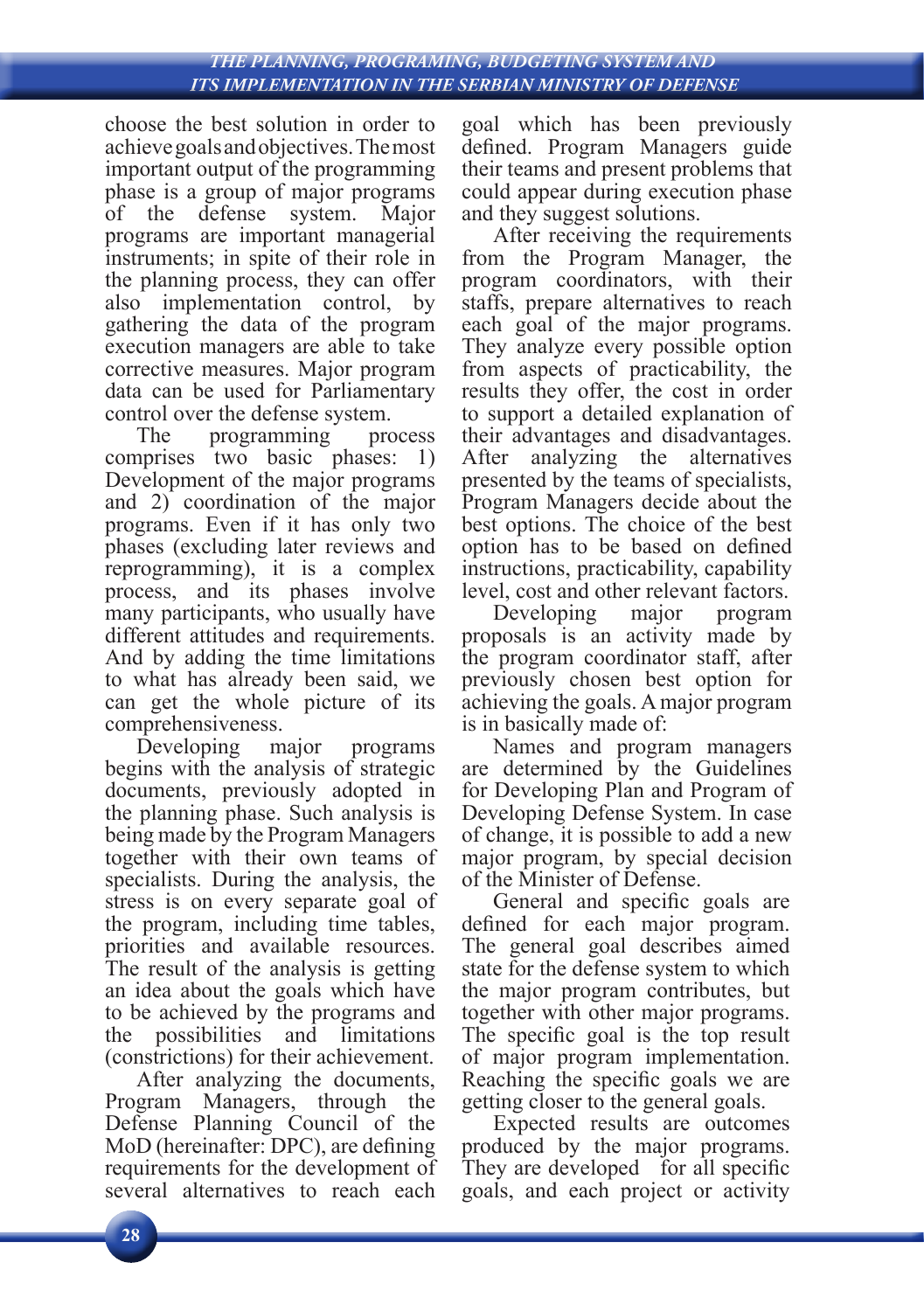based on the program. When we develop expectations, it is necessary to set the time frame for the expected results.

The structure of the major program is hierarchic and complex. A major program has its own subprograms and subprogram elements, projects and activities. For all the activities, we have to functionality carriers.

Very important elements of the major programs are assumptions and risks. Assumptions are expectations that something is going to happen, and that action will support major program execution. Risks are possibilities that something could become an obstacle in program execution and to prevent reaching the goals.

Performance indicators are parameters witch role is to express the program results in measurable way (quantities, qualities…), in order recognize changes after program executing.

Indicators make possible to follow the degree of realization and how successful are program activities.

Testing means are written materials (reports, studies, norms, etc.), which have objective indicators about the improvements. It is desirable for them not to require additional analysis and researches, due to lack of time and costs.

Time schedule gives dynamics of executing the major programs. Therefore, Program Manager has to be precise when he decides about goals in current year and in each year of the program.

Resource plan has all necessary data about resources (equipment, material, human resources etc.). Resource plan is in relation with time schedule and it is base for plan of revenues end expenses.

Plan of Revenues and Expenses

consist necessary data about financial needs for executing the major programs, projects, and activities according to time schedule (by years). Base for creation of Plan of Revenues and Expenses, are activities and resources expressed in amounts of money. Expenses are divided into three groups: a) personnel expenses; b) operative expenses; c) investments. Revenues and expenses are expressed according to the Budget classifications for every program year and for the whole period. Dividing revenues and expenses yearly is the base for annual budget developing.

The second phase of programming is coordination of the major programs and functional carriers' plans. Responsible for that phase in programming is Strategic Planning Department (hereinafter: SPD) of the MoD. The first activity is major program analysis. As a result of that activity, SPD realizes the correlation between major programs and Guidelines, and gather the data about the degree of possible realization of the goals determined by Guidelines.

After correlating the major programs, SPD determines the issues for Defense Planning Council, which is the highest advisory body for the Minister of Defense in the planning area. DPC analyzes suggestions about major program proposals and gives the final decisions. After that, if necessary, program managers organize a joint review and make the corrections according to the DPC instructions.

After the approval of the major programs by DPC, SPD prepares the Middle Term Plan and Program for Defense System Development. A Mid-term plan is being prepared every year. It consists of a detailed plan for the current year and projection for the next 1 (budget)  $+ 5$  (forecast) years.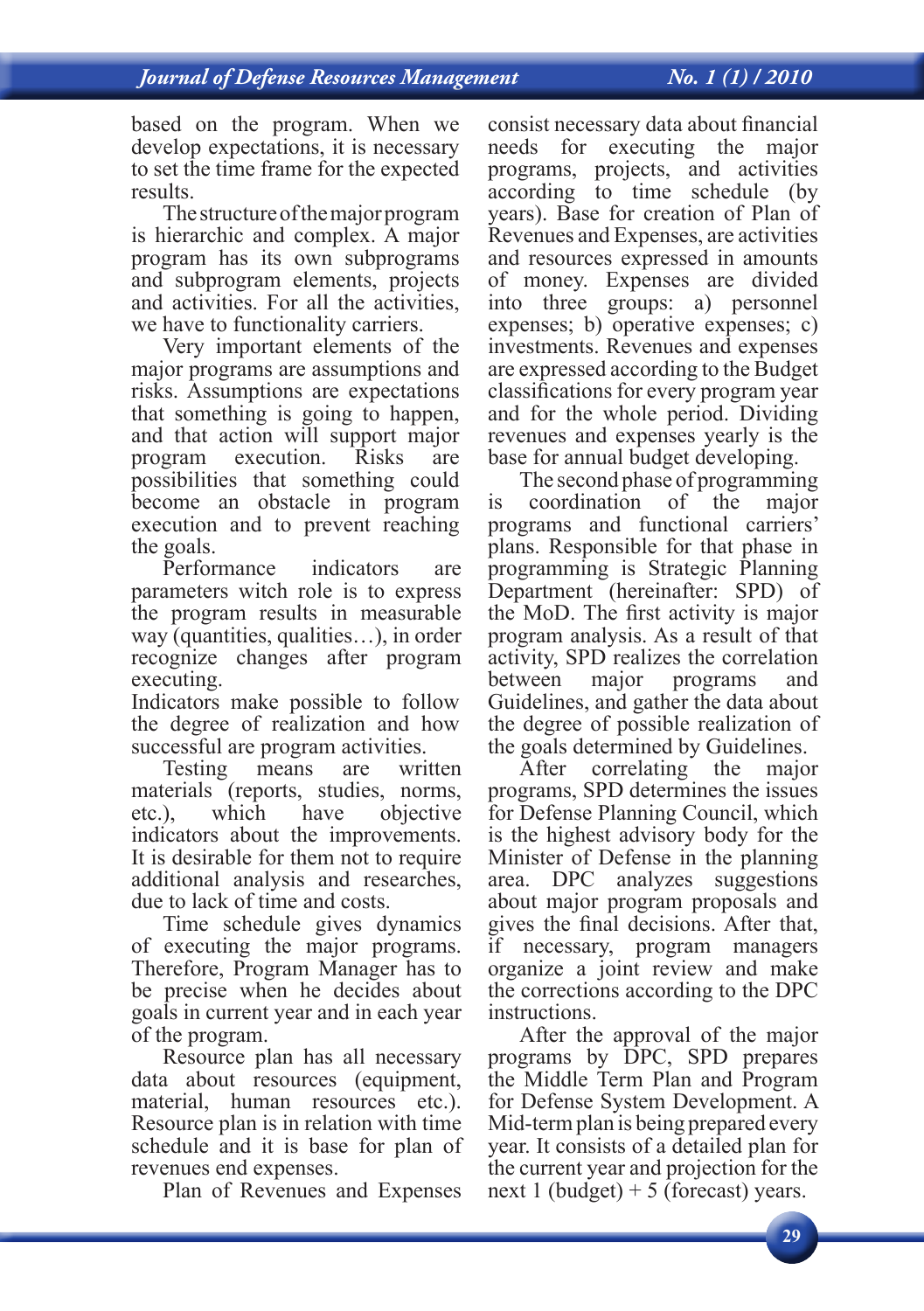Inclusive parts of this document are also: detailed review of all the major programs with programs projects and activities, matrix with major programs parameters, financial plans, used methodology, etc.

Building the Middle Term Plans is an on going process through the whole year. On the other hand, creation of the document, its correlation, and adoption by DPC depends on the time limitations and budget calendar. After adoption made by the DPC, the Minister of Defense, approves it. After its approval, the implementation of the document becomes possible.

Relevant and efficient organization and coordination between programs is sometimes impossible during the common ongoing processes in the defense system. Therefore, adequate managing is a precondition for success.

**Budgeting phase,** the phase which continues the cycle, is the accurate allocation of the funds for each program for the fiscal year and should answer the question what amount of funds and the period in which the funds should be allocated

to implement the tasks set.<br>Budgeting expresses Budgeting expresses financial needs for personal expenses, operative expenses and investments according to Defense Low, and for executing major programs during one fiscal year.

Budgeting activities at the MoD of Republic of Serbia are based on Budget system low, and Annual Budget low. Budget Proposal is being made for current and +2 forecast years, according to Annual Operational Plan.

Respecting the activities regulated by mentioned lows, the Defense System has its own procedures which are compatible with the time table for all budget users.

After the adoption of the Budget Memorandum on 1<sup>st</sup> of June, Minister of finance is issuing Guidelines for creating Budget proposals. On 1st of August all direct users apply their Budget proposals to the Ministry of Finance. At the beginning of October, Government, on Ministerial Proposal approves reviewed Budget Memorandum, considering updated macroeconomic frame. On 15<sup>th</sup> of October, the Minister of Finance sends to the Government the Budget<br>Proposal. On 1<sup>st</sup> of November Proposal. On  $1<sup>st</sup>$ Government receives and approves Budget Proposal and sends it to the Parliament. On 15<sup>th</sup> of December the Parliament approves The Budget.

According to the Guidelines from the Ministry of Finance for the development of the Budget Proposal and Middle term Plan and Program, the Department for Budget and Finance (hereinafter: DBF) of the MoD, prepares Guidelines for the Financial Plan of the MoD. DBF sends the Guidelines to the Program Managers and functionality carriers, organizes and coordinates the activities, gives instructions and sends the necessary elements for the development of financial plans proposals (guidelines, conclusions, criteria's, etc).

Functionality carriers at the MoD and SAF give the necessary data to the program managers for developing of Proposal of Financial Major Program. The department for Budget and Finance gathers all the Proposals for all Major Programs, estimates the necessities and capabilities and develops the Proposal of The Annual Financial Plan of the MoD. The DBF's duty is to prepare the Proposal of The Annual Financial Plan of the MoD in time according to the regulations and to send it to DPC. For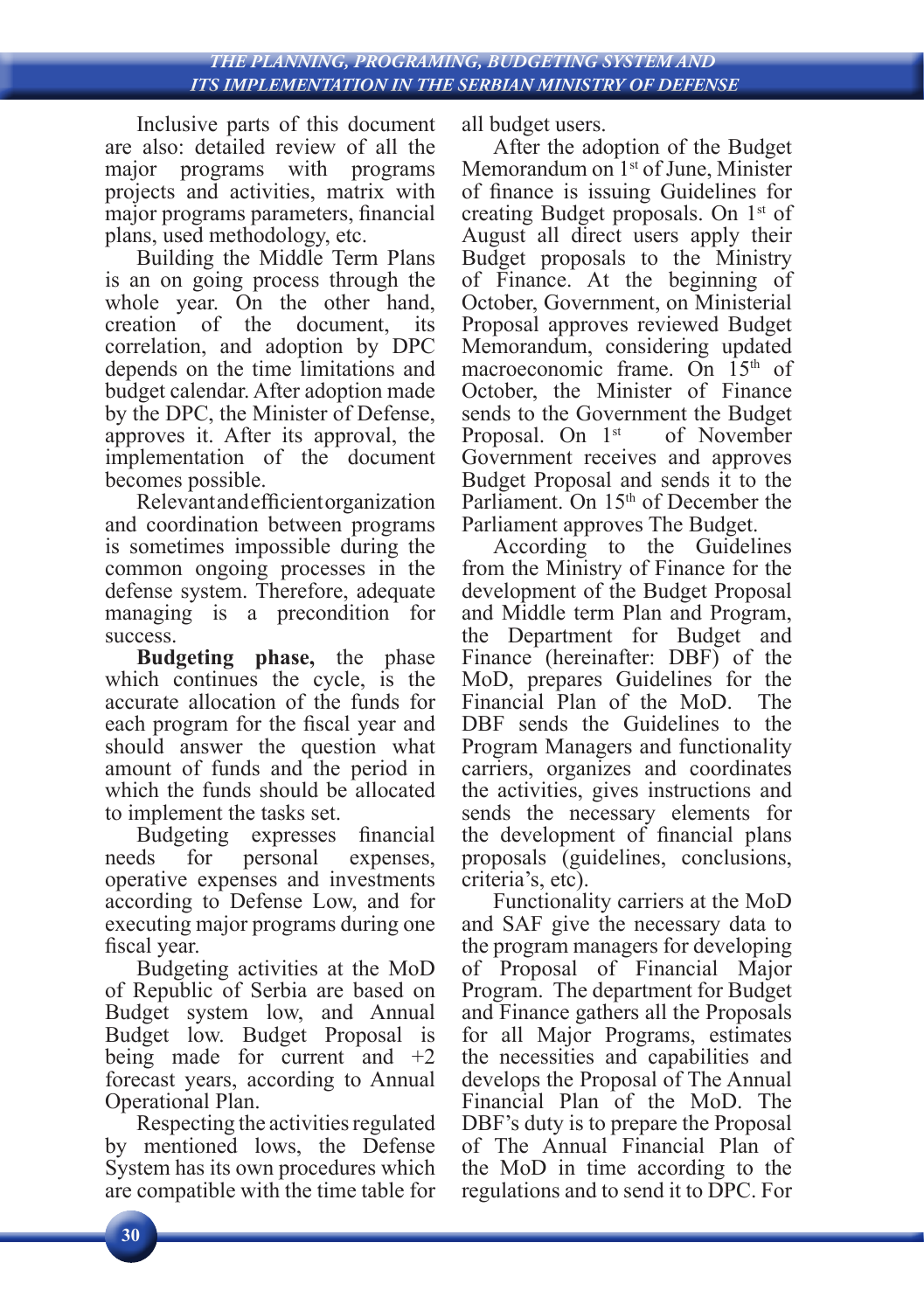## *ITS IMPLEMENTATION IN THE SERBIAN MINISTRY OF DEFENSE Journal of Defense Resources Management No. 1 (1) / 2010*

the organization, and coordination of all the steps for the development of the Proposal of The Annual Financial Plan of the MoD, the Head of DBF is responsible. Program Managers are obligated to send their own Proposals to DBF within the time limits. For the organization, and coordination of all the steps for the development of the Proposal of the Financial Plan of Major Program, the Program manager is responsible.

The proposal of The Annual Financial Plan of the MoD with explanations and attachments is sent by the DBF to DPC not later then 20<sup>th</sup> of July in the current year, in order to develop priorities and to develop the Final Proposal of The Annual Financial Plan of the MoD. The final Proposal of The Annual Financial Plan of the MoD, is sent by the DBF to the Minister of Defense for approval no later then  $25<sup>th</sup>$  of July in the current year.

According to the Budget Law and approved Budget Classification amounts, the DBF develops the Financial Plan of MoD and sends it to the Minister of MoD for approval no later than 30 days from the day that Budget Law enters into force. The financial Plan of the MoD expresses revenues and expenditures of MoD and SAF for the current budget according to the sources of revenues.

The **execution phase** involves implementing the planned activities according to the approved schedule and budget. After developing the Financial Plan of Serbian MoD, DBF prepares Annual Ministerial Settlement for Serbian Ministry and SAF. Once that amounts are approved, the user (hereinafter: credit holder- beneficiary) can start with spending allowed amounts of money in order to achieve its tasks and goals. Accounting jobs and all the payments

in relation to the approved funds to carry out financial plans for users are done by the Accounting Centre of the Ministry of Defense (hereinafter: AC). The monitoring and control of the budget execution are also being made by AC, which is, in fact, the executive body of DBF of MoD. Finally, different kinds of reports are being prepared for all credit holders -beneficiaries and they get feedback from the AC (for all units).

The DBF of the Ministry of Defense is required to plan cash flow liquidity funds of the Ministry, in accordance with the methodology and the deadlines prescribed by the Minister responsible for finance. The obligations taken by authorized persons in the Ministry and the Armed Forces must match the approved appropriation for its purpose for the budget year. Material and beneficiaries of financial operations are being analyzed at least once a month at the level of user funds. According to the time schedule reports can be: monthly, periodical and annual. They can be prepared according to: code numbers for credit holders, budget classification and according to sources of revenues.

As a conclusion, I can say that the main purpose of introducing the PPBE system in the Serbian Ministry of Defense and the SAF is to provide a rational management of resources and to maintain and build capacity of the Ministry and the SAF in order to achieve their goals, objectives and missions.

Expected results of the<br>blementation of the PPBES implementation are: increasing the efficiency and rationalization of the defense planning to a higher level, ensuring compatibility with defense planning and budgeting system of the state and developing a foundation for the